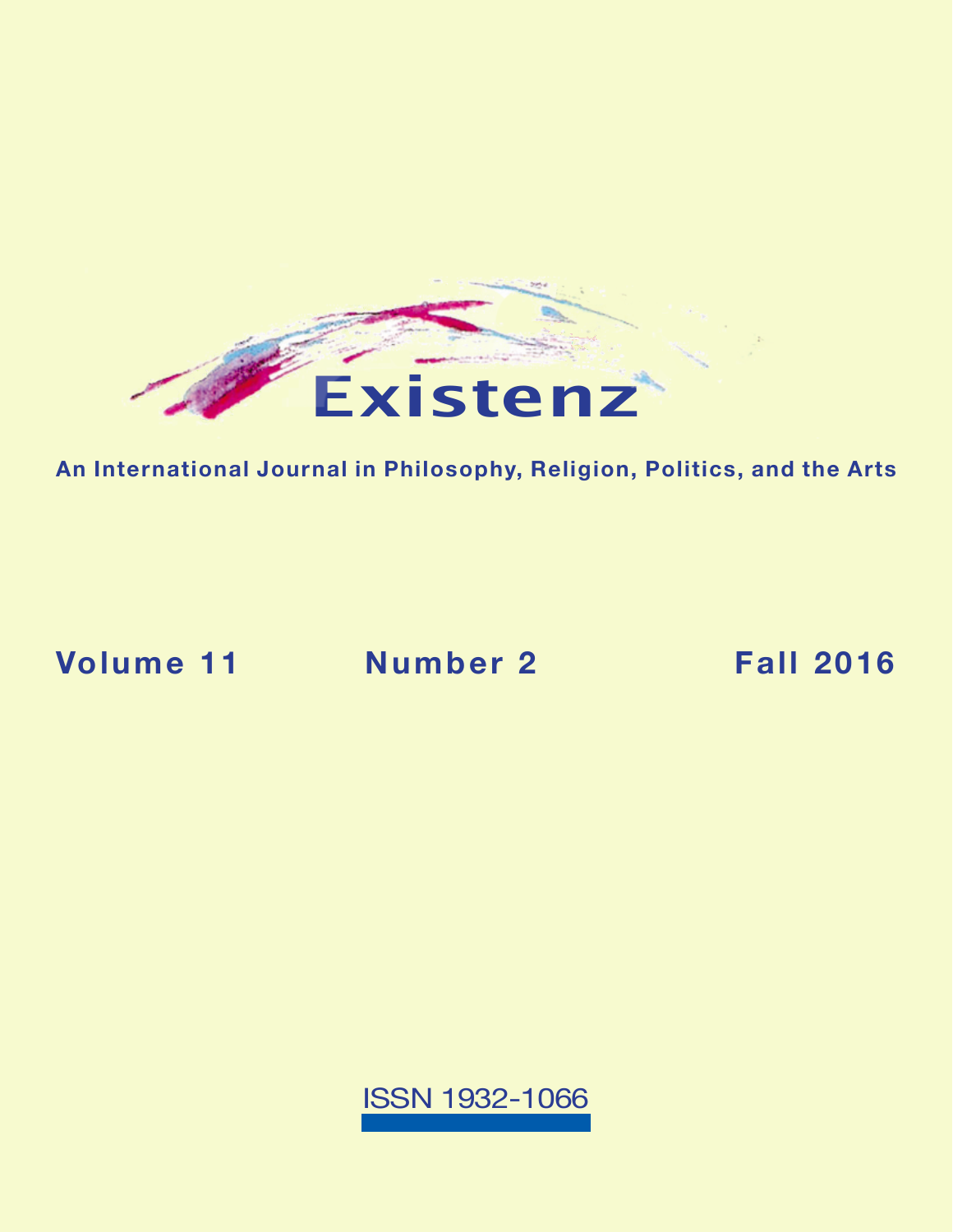# $TABLE OF CONIENTS$ **Volume 11/2, Fall 2016**

| <b>Editor's Introduction</b><br><b>Helmut Wautischer</b><br>Sonoma State University                                          | iii            |
|------------------------------------------------------------------------------------------------------------------------------|----------------|
| <b>On Depression: A Geneaology</b><br>S. Nassir Ghaemi<br><b>Tufts Medical Center, Boston</b>                                | $\mathbf{1}$   |
| Uncovering the Cause of Depression: A Medical or a Humanistic Approach?<br>Alina Marin<br>Queen's University Ontario, Canada | $\overline{5}$ |
| <b>Reflections On Depression</b><br>Casimiro Cabrera Abreu<br>Queen's University Ontario, Canada                             | 10             |
| Ambiguity and Nihilism: Comments on Nassir Ghaemi's On Depression<br>Daniel Adsett<br>Marquette University                   | 13             |
| Reflecting on On Depression: The Trap of The Happy Mean<br>Elena Bezzubova<br>University of California at Irvine             | 18             |
| Hamlet: To Be Or Not To Be Who One Is<br>Eva Cybulska<br>London, United Kingdom                                              | 22             |
| <b>We Refugees: Standpoint and Border Ethics</b><br><b>Jill Graper Hernandez</b><br>University of Texas at San Antonio       | 31             |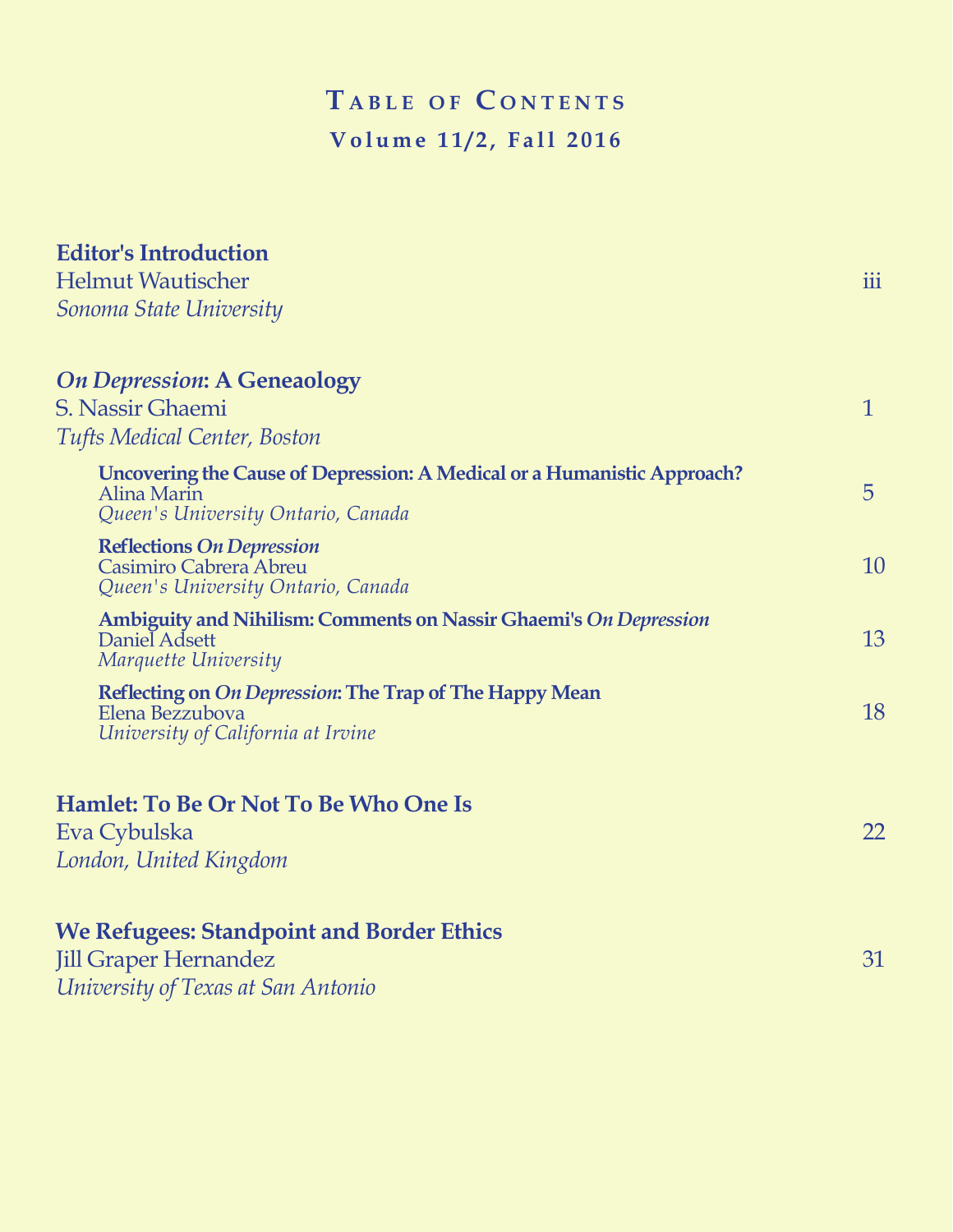### EDITOR'S INTRODUCTION

Human suffering that has its origin in self-centered cognition or emotion is a private event. When it reaches a level of intensity that resembles a boundary situation, such suffering can bring a human being to a point of existential crisis. The same crisis can also be triggered by direct or indirect actions of others. It remains a private event nonetheless, since existential suffering is an intrinsic quality of being human. In such situations, reflective mindfulness can bring these existential challenges into perspective. No matter what the theoretical foundation for such reflection might be, the departure from a real or perceived crisis becomes possible by transforming theory into authentic action. "Alleviating suffering" is the theme for Volume 11/2 and addresses two sources for human suffrage, depression that originates from internal factors, such as biochemical variables, emotional or mental maturation, as well as external factors, such as the imposition of violent or careless actions upon either a person or entire populations.

The discussion of S. Nassir Ghaemi's book *On Depression: Drugs, Diagnosis, and Despair in the Modern World* (Johns Hopkins UP 2013) argues for the fecundity of what Ghaemi calls biological existentialism, a perspective on psychiatry that challenges the common practice of prescribing medications instead of practicing a human-centered approach to overcome depression. Being the director of the Mood Disorder Clinic at Tufts Medical Center, Ghaemi's perspective draws on philosophical theory as well as medical practice. The four critics of Ghaemi's book include Alina Marin and Casimiro Cabrera Abreu, both at Queen's University in Ontario, Canada. Marin discusses the merits and limits of understanding depression within a causal framework, links the discussion to Jaspers who advocated a broader perspective on depression that is not restricted to cause and effect modalities. Cabrera emphatically endorses a humanistic approach for addressing depression. The critique by Daniel Adsett (Marquette University) addresses ambiguities regarding depression; while on the one hand the onset of depression can certainly debilitate a person into non-action, on the other hand it is an aspect of a valuable human experience that can build character and resolve for overcoming obstacles. For Elena Bezzubova (University of California, Irvine) biological existentialism as presented by Ghaemi is at best a start for discussing the need of a comprehensive theory on depression that needs to include complex variables related to existential, psychological, and medical parameters.

The psychosocial drama of human life with all its absurdity cannot be presented more detailed and witty than William Shakespeare does it. Eva Cybulska (London, GB) offers her study of Hamlet to guide the reader through the agony of despair and presents profound responses to suffering by philosophers and literary writers that will nurture reflective mindfulness for addressing this human characteristic. When suffering and despair is directly caused by violent human action, Jill Graper Hernandez (University of Texas at San Antonio) insists that human beings have a moral responsibility to intervene, to help, and to provide tangible means for help rather than merely empty words. Her case study engages with the violence of the current Syrian Civil War. Hernandez holds a mirror in front of the readers' eyes in order to make a case for the need for compassionate action.

> Helmut Wautischer Editor-in-Chief